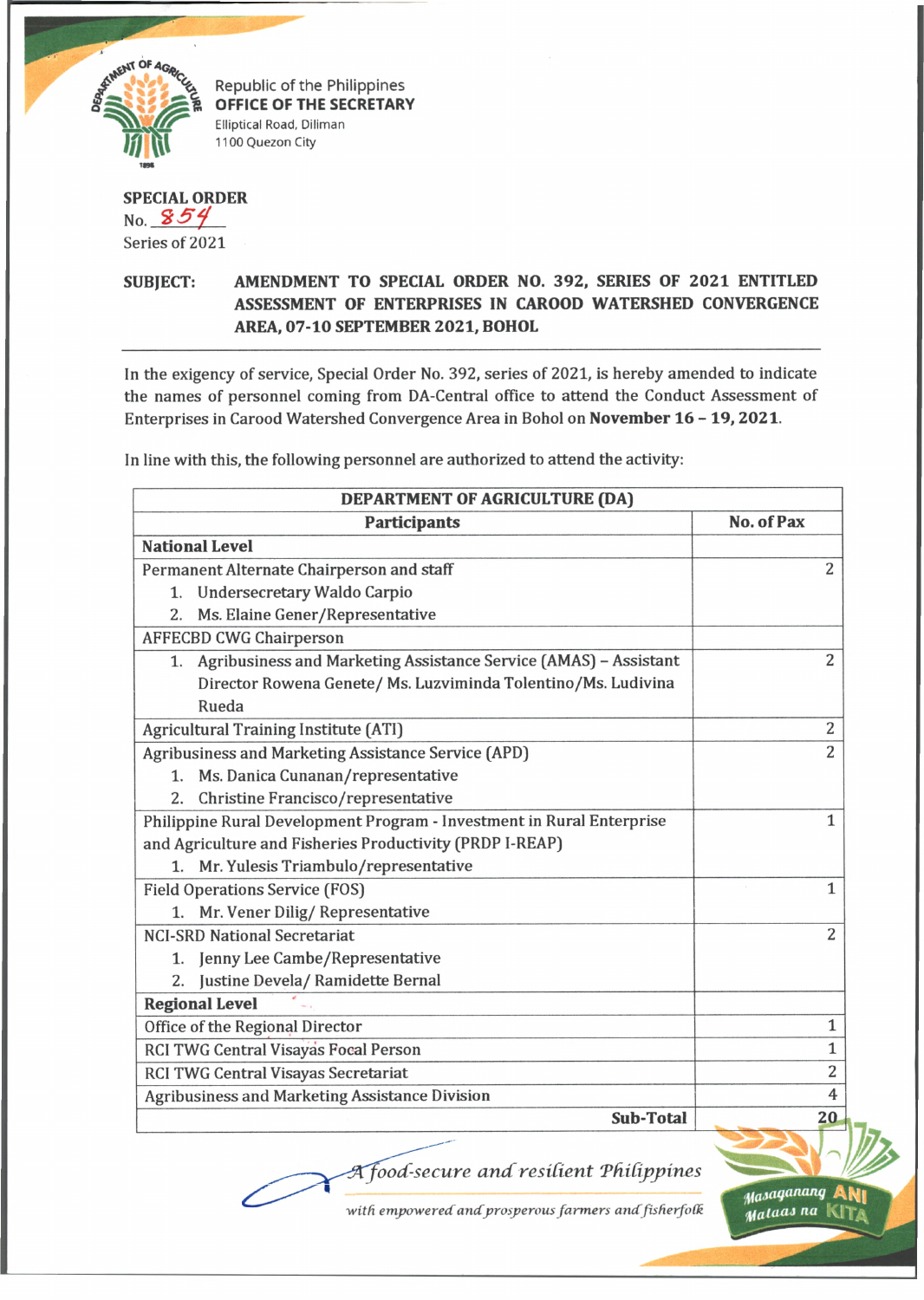| <b>Participants</b>        |                                                        | No. of Pax |
|----------------------------|--------------------------------------------------------|------------|
|                            | <b>NATIONAL LEVEL</b>                                  |            |
| <b>AFFECBD CWG Members</b> |                                                        |            |
|                            | 1. Bureau of Agrarian Reform Beneficiaries Development |            |
|                            | 2. Project Management Service                          |            |
|                            | Sub-total                                              |            |

| DEPARTMENT OF ENVIRONMENT AND NATURAL RESOURCES |                                                   |            |  |
|-------------------------------------------------|---------------------------------------------------|------------|--|
|                                                 | <b>Participants</b>                               | No. of Pax |  |
|                                                 | <b>NATIONAL LEVEL</b>                             |            |  |
|                                                 | <b>AFFECBD CWG Members</b>                        |            |  |
|                                                 | <b>Biodiversity Management Bureau</b>             |            |  |
| 2.                                              | <b>Ecosystems Research and Development Bureau</b> |            |  |
| 3.                                              | Foreign-Assisted and Special Projects Service     |            |  |
| 4.                                              | <b>Forest Management Bureau</b>                   |            |  |
| 5.                                              | <b>Land Management Bureau</b>                     |            |  |
|                                                 | Sub-total                                         |            |  |

| DEPARTMENT OF THE INTERIOR AND LOCAL GOVERNMENT |            |  |  |
|-------------------------------------------------|------------|--|--|
| <b>Participants</b>                             | No. of Pax |  |  |
| <b>NATIONAL LEVEL</b>                           |            |  |  |
| <b>AFFECBD CWG Members</b>                      |            |  |  |
| 1. Bureau of Local Government Development       |            |  |  |
| Sub-total                                       |            |  |  |

| PROVINCIAL AND MUNICIPAL LGU AND STAKEHOLDERS                      |            |  |
|--------------------------------------------------------------------|------------|--|
| <b>Participants</b>                                                | No. of Pax |  |
| Municipal Convergence Initiative TWG                               |            |  |
| Provincial Convergence Initiative TWG                              |            |  |
| Farmer-leaders and members of Farmer Cooperatives and Associations |            |  |
| (FCAs) (4 enterprises, 3 pax per enterprise)                       |            |  |
| Sub-total                                                          |            |  |

| OTHER PARTICIPANTS/STAKEHOLDERS/FACILITATORS |                     |            |
|----------------------------------------------|---------------------|------------|
|                                              | <b>Participants</b> | No. of Pax |
| Driver/s                                     |                     |            |
| Facilitator                                  |                     |            |
|                                              | Sub-total           |            |

**GRAND TOTAL** 50

 $\bar{\mathbf{X}}$ 

 $A$  *food-secure and resilient Philippines* 



with empowered and prosperous farmers and fisherfolk